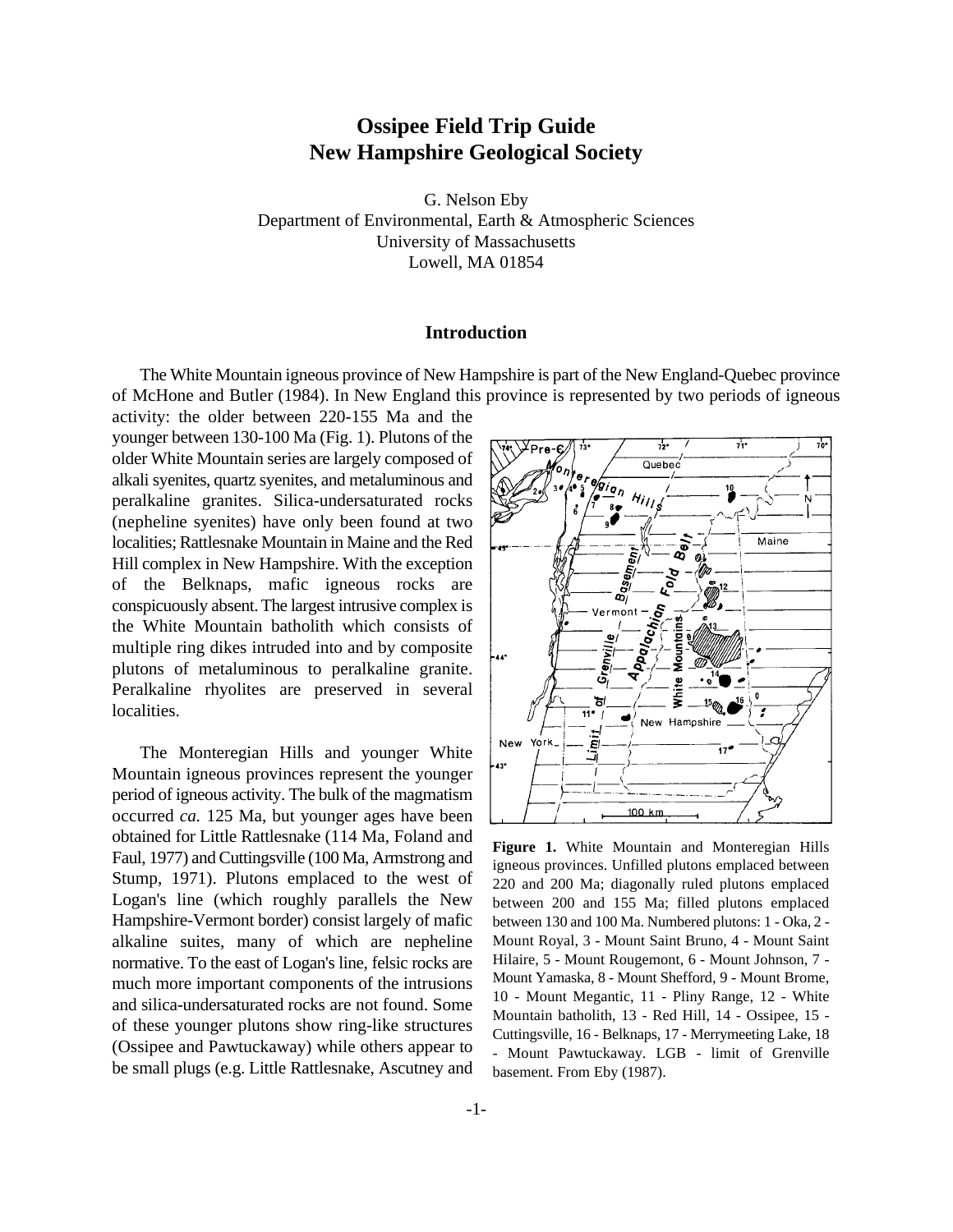Tripyramid). Generally the most evolved rocks are syenites and quartz syenites, but biotite granite (Conway) is found at Ossipee and Merrymeeting Lake. An overview of both provinces can be found in Eby (1987).

The White Mountain igneous province is a classic example of A-type magmatism. Chemically the granitoids plot in the  $A_1$  field of Eby (1992). While mafic rocks are scarce in the older White Mountain series, they are relatively abundant in the younger White Mountain series. Mafic volcanics (basalts and andesites) are exposed in the Ossipee complex and mafic plutonics ranging from pyroxenites to diorites are found at Mount Pawtuckaway. Given the presence of the mafic end members, evolutionary models which yield evolved felsic liquids by differentiation of mafic magmas have proven successful. Particularly in the case of Mount Pawtuckaway, low initial <sup>87</sup>Sr/<sup>86</sup>Sr ratios indicate that the magmas were emplaced with little contamination by crustal material.

# **Ossipee Ring-Dike Complex**

# **Introduction**

The Ossipee ring-dike complex of central New Hampshire is a member of the younger White Mountain igneous province. The topography is shown on the 7.5' Tamworth, Ossipee Lake, Melvin Village, and Tuftonboro quadrangles. The complex is circular in plan view and has a diameter of 14 km (Fig. 2). The almost complete outer ring-dike forms a ridge around the inner basin on the eastern side and forms the outer slopes of the high hills in the western part of the complex. The western third of the complex has a rugged topography and is underlain by basalts and rhyolites. The eastern portion is an interior basin underlain by granite. Maximum relief is approximately 750 m. Ossipee has played a central role in models dealing with the origin of ring dikes (Billings, 1943, 1945; Chapman, 1976) and has long been considered a classic example of a ring-dike complex.

The bedrock geology of the Ossipee complex was originally mapped by Kingsley (1931). Portions of the Ossipee complex appear on the geologic maps for the Mt. Chocorua (Smith et al., 1939), Winnipesaukee (Quinn, 1941), Wolfeboro (Quinn, 1953), and Ossipee Lake (Wilson, 1969) quadrangles. With the exception of the Ossipee Lake quadrangle the geology was based on the original work of Kingsley (1931). The intrusion was remapped by Carr (1980), and his thesis is the basis for the geologic map of the Ossipee complex (Fig. 2) and much of the ensuing discussion of the geology and petrography of the complex.

### **General Geology**

The Ossipee complex occurs within the Merrimack synclinorium and intrudes the Early Devonian calcalkaline Winnipesaukee tonalite, the Lower Devonian Littleton Formation and the Pennsylvanian/Mississipian two mica granite of the Sebago batholith and Effingham pluton. The outer margin is an almost complete ringdike with multiple intrusive phases. Much of the ring-dike consists of medium to coarse-grained quartz syenite, but locally pink granite and/or porphyritic rhyolite are important components. The ring-dike is almost vertical, but slightly inward and slightly outward dips have been recorded. The complex is unique in the Younger White Mountain igneous province for the large amount of preserved basalt. The basalts generally occur as inward dipping blocks in the rhyolite. In places thick basalt-rhyolite sequences, which were apparently contiguous, have been preserved, thus suggesting that some of the basaltic and rhyolitic volcanism was contemporaneous.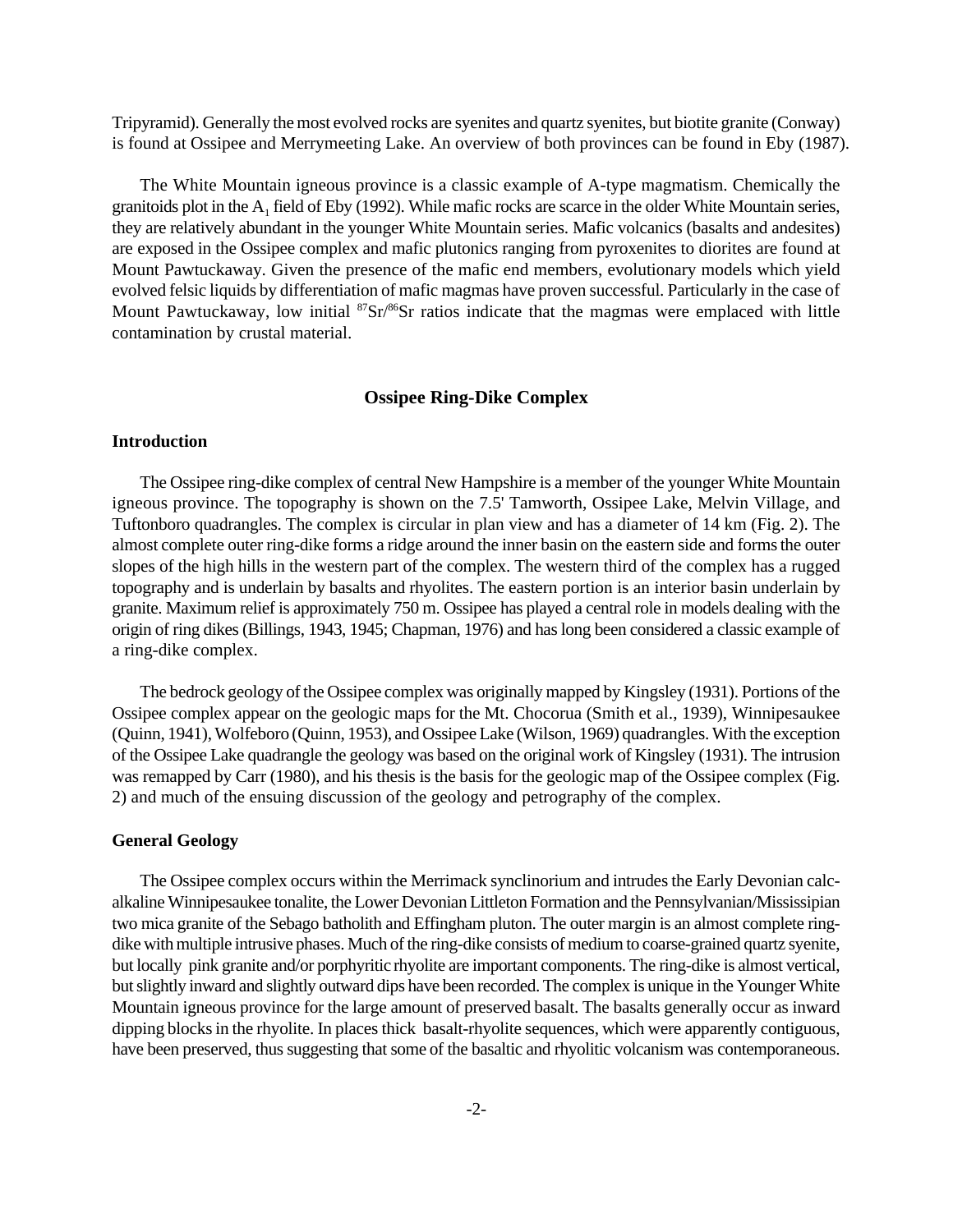A sequence of thinly laminated beds of andesitic and basaltic ash, with shallow to moderate inward dips, occurs along the northeastern margin of the complex. The ash beds are interpreted to be caldera-type lakebed deposits. Multiple phases of rhyolite have been identified, and on the basis of groundmass grain size it is believed that much of the rhyolite was subvolcanic (hence the name "intrusive" rhyolite). Some of the rhyolite, however, was erupted. The eastern portion of the complex is underlain by pink coarse-grained "Conway" granite. The granite is poorly exposed except at the tops of hills within the interior basin, where rounded and deeply weathered outcrops can be found. Gravity and magnetic data (Sharp and Simmons, 1978) indicate that the complex has a vertical core of mafic rock with a thin granitic carapace. In areas marked by maximum gravity or magnetic anomalies gabbroic and dioritic enclaves can be found in the granite.



**Figure 2**: Geologic map of the Ossipee complex modified from Carr (1980). Numbers indicate the locations of the field trip stops.

Carr(1980) proposed the following sequence of events for the Ossipee complex. (1) Eruption of basaltic and andesitic magmas from a hypabyssal magma chamber forming ash and flows. (2) Intrusion of basaltic magmas through the volcanic pile forming massive basalts. (3) Rapid intrusion of rhyolitic magmas along dikes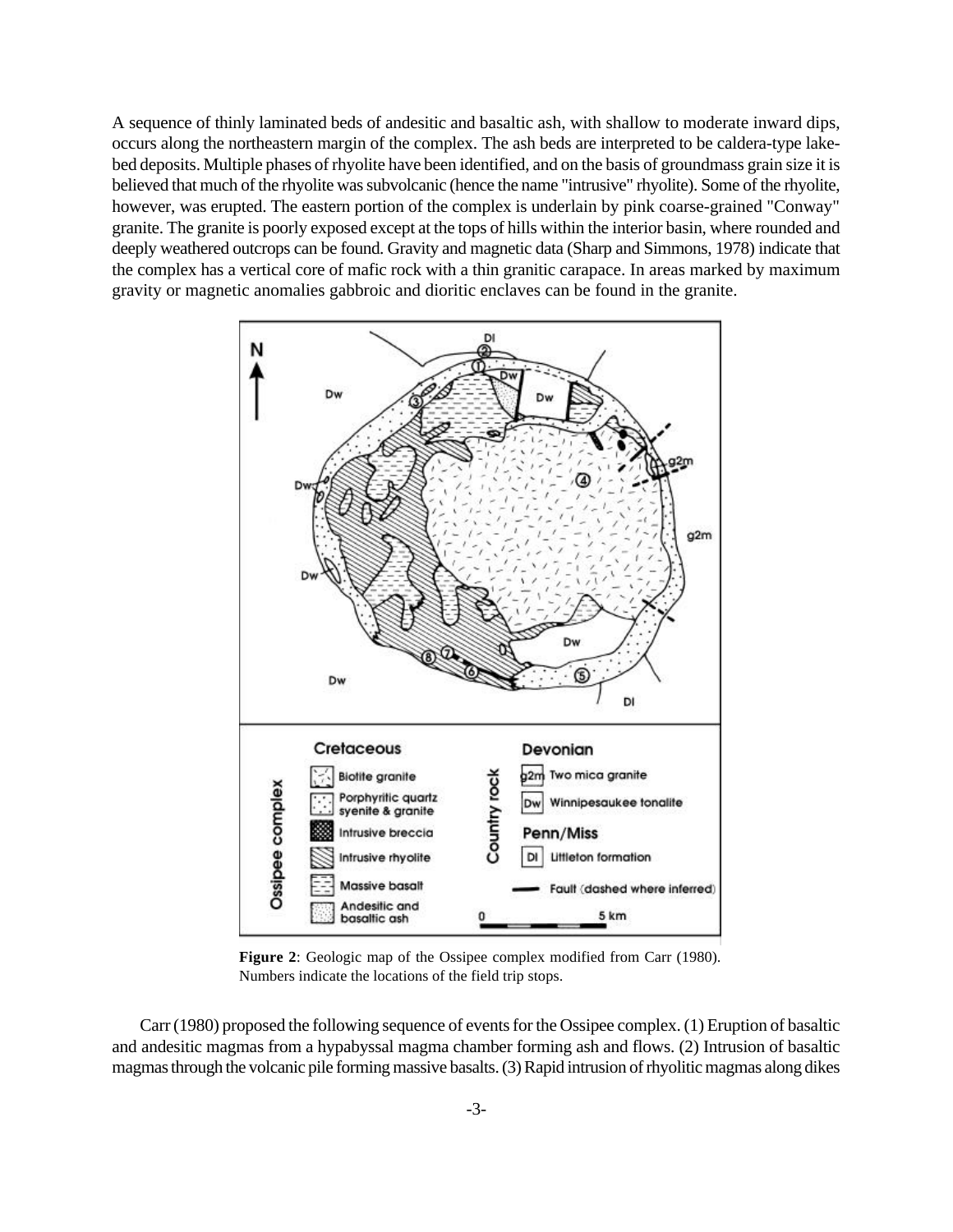disrupting the pile of pre-existing ash and massive basalts and causing the collapse of the pile into the felsic magma. The presence of xenocrystic fragments of quartz and alkali feldspar, and the existence of intrusive breccia pipes with rhyolitic matrix, suggest that this may have been an episode of explosive magmatism. (4) Formation of the outer ring fractures and cauldron subsidence. (5) Emplacement of biotite granite. Since this granite occurs as a sheet above the mafic plug, which may represent the earlier basalt magma chamber, it was suggested that the granitic magma may have been emplaced along a cauldron fracture formed above the earlier magma chamber. (6) Emplacement of "lamprophyric" (basaltic) dikes.

## **Lithologic Descriptions**

# **Mafic Units**

*Andesitic and basaltic ash* - ash beds vary in thicknessfrom 1 mm to tens of cms and vary in color from light gray to black. Many of the beds are finely laminated and graded. Identifiable minerals are plagioclase fragments, interstitial brown biotite and magnetite, and tiny euhedral apatites.

*Basalt*- two lithologies have been distinguished, one is coarsely porphyritic and the other is massive and sparsely- to non-porphyritic. Plagioclase is the dominant phenocryst phase and varies from 0.1 to 0.5 cm in size in the sparsely prorphyritic variety and up to 1 cm in size in the coarsely porphyritic variety. Rare phenocrysts of altered clinopyroxene and biotite have been observed. The groundmass consists of plagioclase, altered clinopyroxene, amphibole, bitotite and magnetite. Some specimens are strongly magnetic. Extensive replacement of plagioclase by epidote has been observed in some specimens.

# **Felsic Units**

*Rhyolite* - all the rhyolites are mineralogically similar. Phenocrysts are angular to sub-angular alkali feldspar fragments and sub-rounded and embayed euhedral quartz grains. Rare plagioclase and amphibole fragments have been noted. The groundmass consists of quartz, K-feldspar, minor plagioclase, amphibole, and biotite. Basaltic and dioritic enclaves are common in the rhyolites. Hornblende syenite enclaves have also been observed. Many outcrops show a flow foliation. Texturally five varieties of rhyolite have been distinguished: (1) small pink alkali feldspar and clear quartz phenocrysts in a dense, black, very fine-grained matrix; (2) cream colored alkali feldspar and gray smoky quartz phenocrysts in a fine- to very-fine-grained dark gray matrix; (3) large pink alkali feldspar and gray smoky quartz phenocrysts in a fine-grained light brown matrix; (4) small cream colored alkali feldspar and gray smoky quartz phenocrysts in a medium- to fine-grained light brownish-gray matrix; and (5) large euhedral to subhedral phenocrysts of pink alkali feldspar and gray quartz in a fine-grained light brown to blue-gray matrix which shows spherulitic textures in thin section.

*Porphyritic quartz syenite* - alkali feldspar and sparse quartz phenocrysts occur in a medium- to finegrained groundmass of alkali feldspar, quartz, biotite, hornblende and accessory magnetite, ilmenite and apatite and trace zircon. The quartz phenocrysts are partially resorbed by the groundmass minerals. The bulk of the quartz syenite is gray in color, but a somewhat finer grained pink variety has been observed. The groundmass of the pink variety contains abundant quench (graphic) textures. Hornblende syenite and basalt enclaves are found in the porphyritic syenite.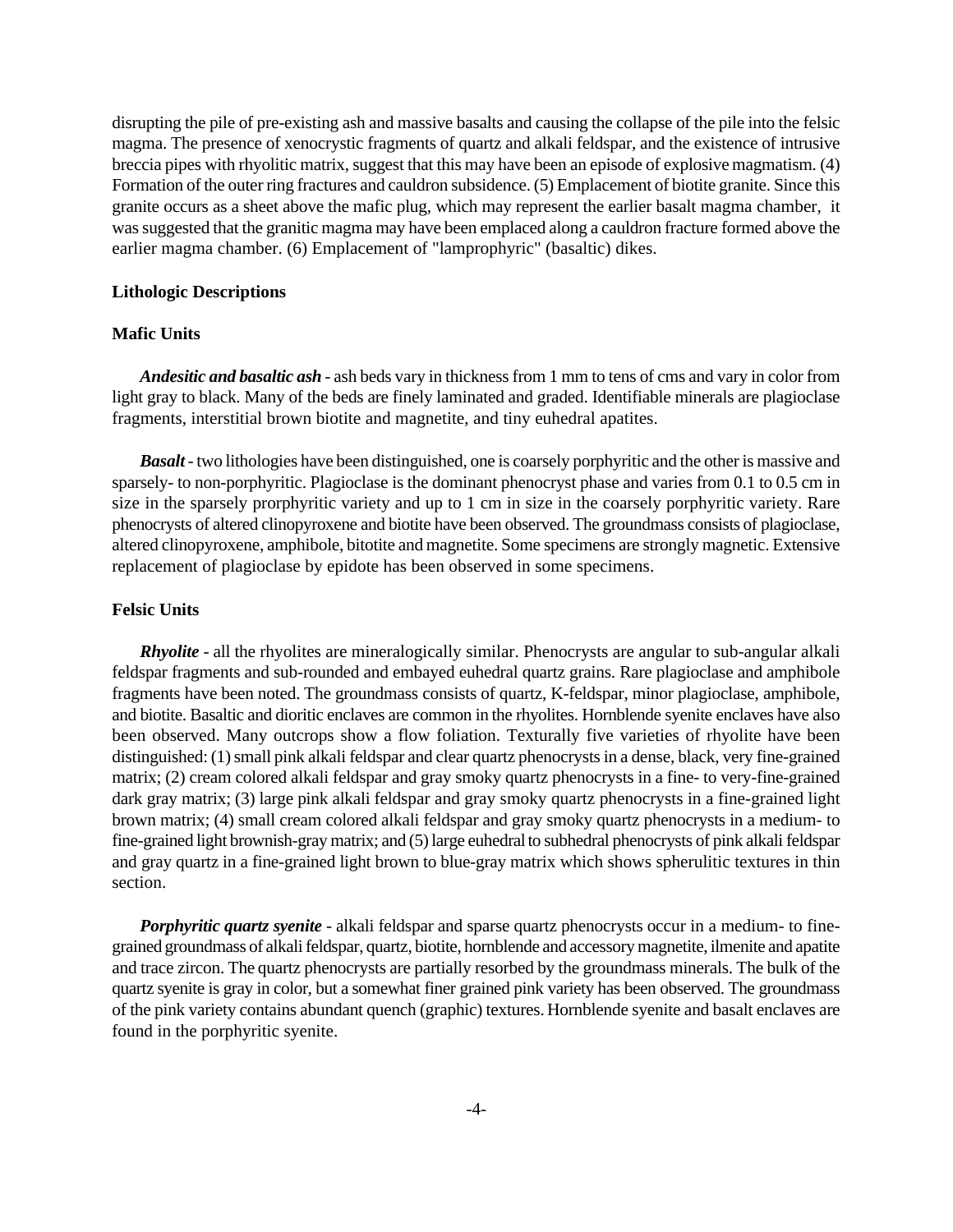*Subporphyritic granite* - subporphyritic, medium- to fine-grained granite, pink on fresh surfaces, consisting of quartz, alkali feldspar, minor oligoclase and biotite (often altered to chlorite). A characteristic feature is the intergrowth of quartz and alkali feldspar (graphic texture) in the finer-grained groundmass. Basalt enclaves are occasionally observed. The subporphytitic granite and the porphyritic quartz syenite are the two major lithologies of the ring dike.

*Biotite granite* - medium- to coarse-grained, phaneritic to subporphyritic, pink granite. Early maps of the Ossipee complex identified this granite as "Conway" (because of its pink color), but it is clearly not correlative with the Conway granite of the White Mountain batholith. Mineralogically the rock consists of rounded gray quartz, buff-colored alkali feldspar, minor plagioclase and biotite, and rare amphibole. The accessory minerals are fluorite, allanite, zircon, apatite, and opaque oxides. In the subporphyritic varieties quartz and alkali feldspar form the phenocrysts. Miarolitic cavities are locally common and often contain orthoclase and smoky quartz crystals up to 3 cm long. In many localities the granite is cut by pink to buff colored, fine-grained aplite dikes which are mineralogically similar to the granite. The dikes are usually less then 5 cm wide and show no preferred orientation.

# **Road Log and Stop Descriptions**

The first stop is on the south side of Rt. 25 at the entrance (opposite Rt. 113) to the Chocorua Valley Lumber yard. Depending on your route into the Ossipee area this stop is either 19.8 miles northeast of the juncture, in Meredith, of Rts. 3 and 25 or 3.8 miles west of the juncture of Rts. 16 and 25. At the first stop set your odometer to 0.

#### **STOP 1: Granitic facies of the ring-dike**

Good outcrops of pink fine- to medium-grained subporphyritic granite are exposed along the access road leading to the lumber yard. The Rt. 25 road cut slightly east of this site exposes the same lithology. In thin section this rock has a finer-grained matrix with graphic intergrowths indicative of rapid cooling. Sparse, partly digested, basaltic enclaves are found in this unit. This granitic facies is just outward of the porphyritic quartz syenite which forms the bulk of the ring dike, and it is apparently part of the ring dike. Somewhat similar, but not as quartz-rich, rocks comprise the ring dike in the southwest corner of the Ossipee complex. Contacts have not been observed between this granitic phase and the quartz syenite porphyry.

From the lumber yard stop go north on Rt. 113 (directly opposite lumber yard) 0.3 miles. The outcrops are located in the river to the north (left side) of the road.

# **STOP 2: River outcrop of Winnipesaukee Tonalite (?)**

According to the new New Hamsphire bedrock geologic map (Lyons et al., 1997) we are in the Winnipesaukee tonalite. This is a delightfully complicated outcrop which should provoke a great deal of discussion. Hopefully the discussion won't be too heated. On a warm summer day this is a cool spot, so there will be ample opportunity for a cooling-off time. A coarse-grained quartz-feldspar rock that appears to be a pegmatite pod is located along the river bank. This lithology is apparently intruded by a medium-fine-grained, gray granite that contains metamorphic enclaves (Littleton?). The granite is cut by pegmatitic and aplitic dikes. A mafic dike, perhaps related to the Ossipee complex, cuts all of the other units.

Return to Rt. 25 and turn right (west). Continue on Rt. 25 to a road entrance marked by a flashing yellow light (2.2 miles at South Tamworth). Park by the side of the road or on a small road leading diagonally off to the northwest.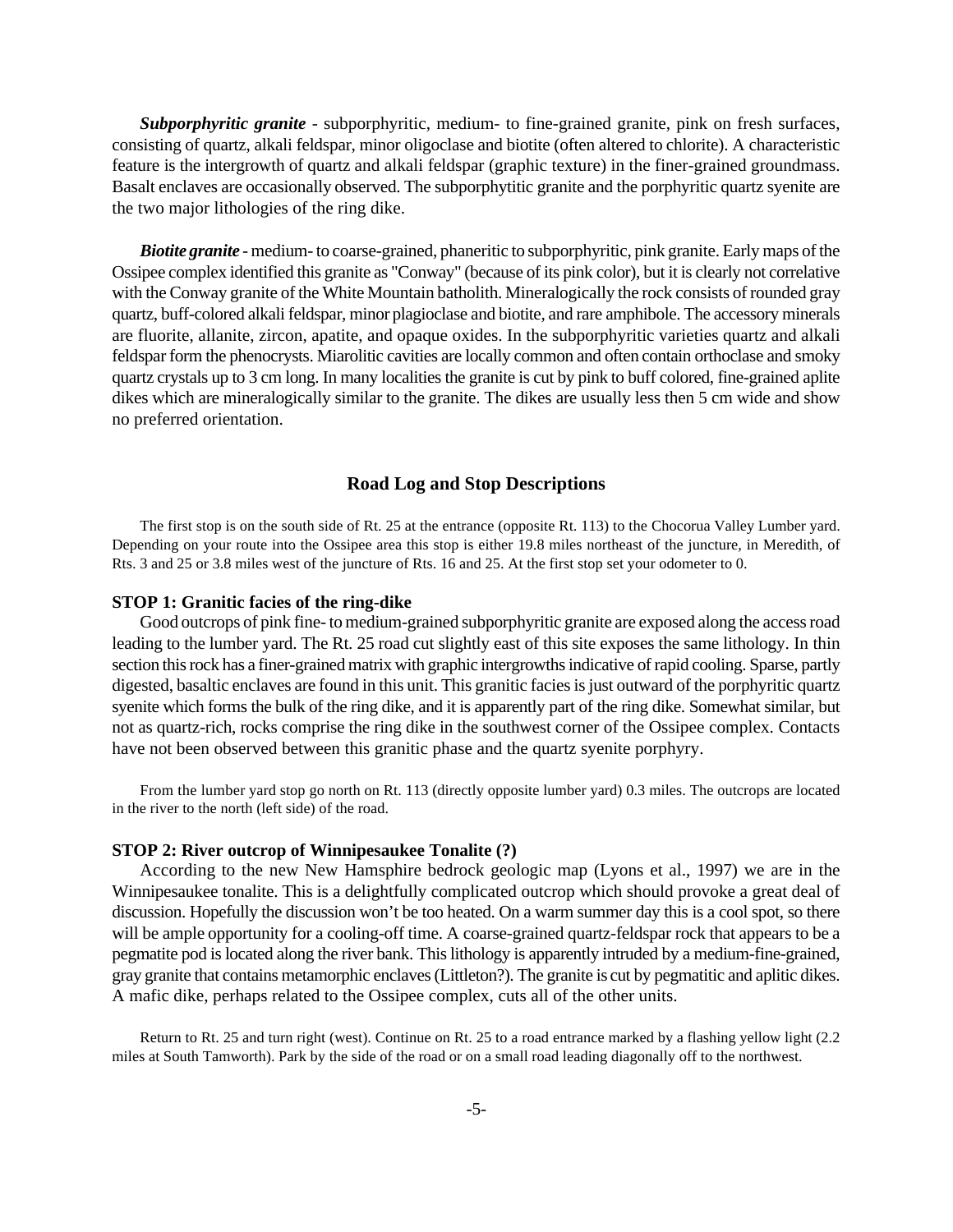#### **STOP 3: Porphyritic quartz syenite, basalt, rhyolite, and dikes-Cold Brook traverse**

On the north side of the road the Winnipesaukee tonalite is exposed in the Cold Brook. These outcrops are cut by several mafic dikes. Return to the road and proceed south up the Cold Brook. Virtually everyone who has mapped in the Ossipees has described the Cold Brook section, and none of the descriptions are the same. Here's your chance to add additional opinions. The first outcrops encountered in the brook consist of what appears to be a large block of the granitic facies of the ring-dike, with numerous basaltic enclaves, immersed in basalt. Blocks of layered intrusive rhyolite are also found in the basalt. The host basalt is massive and contains enclaves of porphyritic basalt with plagioclase phenocrysts. Chemically the host basalt is more alkali rich then the common basalts of the Ossipee complex. Continuing up the Cold Brook the next set of outcrops form a mini gorge in the brook and consist of porphyritic quartz syenite. Large alkali feldspar and quartz phenocrysts occur in a fine-grained matrix, which in thin section has graphic intergrowths indicating rapid cooling. The quartz grains have resorption rims of alkali feldspar indicating a drop in water pressure. At this point you have two choices. You can either continue up the Cold Brook to the road crossing or return to your vehicle and drive south up the road that parallels the west side of the Cold Brook to the road crossing. The latter choice is probably the easier one. At the road crossing basalt and rhyolite outcrops are encountered in the brook. The basalts are generally massive, but locally they are coarsely porphyritic with abundant plagioclase phenocrysts. Much of the plagioclase has been replaced by epidote giving the rock a greenish cast. Intrusive rhyolites, rhyolitic breccias, and rhyolites with eutaxitic textures are exposed in this section from just below the road crossing to about 100 m above the road crossing. These textures are best viewed from the bridge looking down on the outcrops.

Return to vehicle and drive east on Rt. 25 to juncture of Rt. 25 and 16 (7.6 miles). Turn right (south) onto Rt. 16. At 10.2 miles turn right (west) onto Pine Hill Road. At 13.5 miles there is a road to the right (north). Park at this intersection.

#### **STOP 4: "Conway Granite" and aplite boulders stop**

The "Conway Granite" is poorly exposed and most outcrops, which are found at or near the tops of hills, are rounded and deeply weathered. At this location construction of a road for a failed development has exposed a number of fresh boulders of the Conway Granite. These boulders show the range of textures and mineral compositions which have been found in the field. A number of the boulders have aplitic layers which are a relatively common feature of the "Conway Granite".

Return to vehicle and continue west on Pine Hill Road. At 13.7 miles turn left onto Connor Pond Road. Turn right (south) onto Ossipee Mtn. Road (15.0 miles). In Moultonville (16.4 miles) turn left (east) to Center Ossipee. Just before railroad tracks (17.3 miles) turn right (south) onto Chickville Road. Continue on to Tuftonboro (24.0 miles) and turn right (west) onto Rt. 171. Continue for another 0.7 miles (24.7 miles) to a road marked Sentinel Lodge. Turn right (north) and proceed 1.0 mile to the top of the ridge (25.7 miles). Turn right (east) onto Sentinel Baptist camp road and go 0.2 miles to a trail on the right side of the road labeled "Ledge" (25.9 miles).

## **STOP 5: Intrusive rhyolite**

Follow the trail to the end (approximately 0.3 miles) where you will find a large cliff face of intrusive rhyolite. Numerous basalt blocks and enclaves are found in the rhyolite along the trail before the ledge. A variety of basaltic enclaves are found in the intrusive rhyolite exposed on the cliff face.

Return to the intersection of Sentinel Lodge road and Rt. 171 (27.1 miles). Turn right (west) onto Rt. 171. At 30.3 miles jeep trail departs on the right side of the road. Park along side of road. Proceed north on the jeep trail.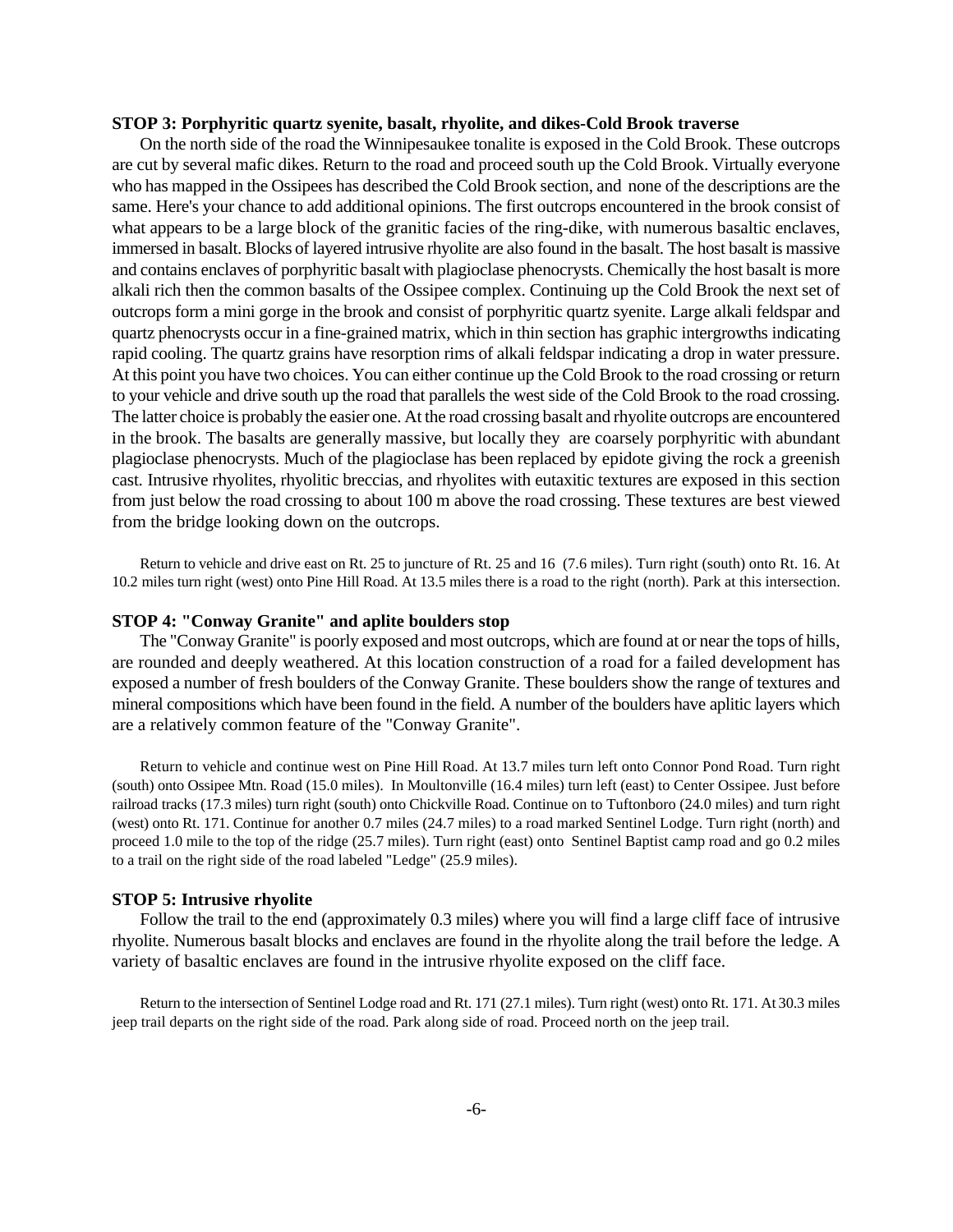## **STOP 6: Porphyritic quartz syenite, rhyolite, and basalt-Hunter Brook traverse**

Follow the jeep trail until it comes to Hunter Brook (approximately 500 m). Porphyritic quartz syenite outcrops is the stream bed. Proceed up Hunters Brook. The outcrop at the beginning of this section is very weathered but in the upstream direction the outcrop becomes fresher. The next unit encountered is intrusive rhyolite and the change from porphyritic quartz syenite to intrusive rhyolite seems to be gradational over a relatively short distance. Continue up stream to outcrops of massive basalt. The abundance of phenocrysts is quite variable, and most phenocrysts are less than 0.2 cm in size. At the upper end of this section a contact with fine-grained rhyolite is exposed. The contact dips steeply inward and there is evidence of shearing. The phenocrysts in the basalt increase in both size and number as the contact is approached.

Return to vehicle and continue west on Rt. 171. At 32.7 miles turn right (north) into the "Castle-in-the-Clouds" entrance road. There is an admission fee which at the time this field guide was written was \$4.00/person. There are several points of interest on the entrance road, but the actual field trip stop is at the visitors center. These additional points of interest are described below.

At 33.0 miles there is a parking area for a waterfalls. Walk in 200 m to the falls. Intrusive rhyolite is exposed at the falls and in the brook. The rhyolite contains numerous blocks of basalt with abundant small plagioclase phenocrysts.

At 34.1 miles there is a scenic view point to the left of the road with good exposures of intrusive rhyolite. Outcrops at the base of the lookout platform contain a variety of enclaves: basalt with abundant small phenocrysts, basalt with sparse phenocrysts, phenocryst-free basalt which has been converted to a hornfels, and rare fine-grained and coarsegrained diorite inclusions.

At 34.4 miles park in the Castle-in-the-clouds parking lot and walk to visitors center. Facilities in the center include restrooms and a snack bar. The field trip stop is the patio of the visitors center.

#### **STOP 7: Intrusive rhyolite with abundant enclaves**

The wall of the patio is constructed of intrusive rhyolite. A wide variety of enclaves can be found in the wall. NO HAMMERS! If time and the tram drivers permit, there are excellent exposures of intrusive rhyolite on the road which leads from the visitors center to the "Castle".

Return to vehicle and exit from Castle-in-the-Clouds. At 35.3 miles, after you have passed through the exit gate, stop at the outcrop on the right (west) side of the road. This is a blind curve so park well down the hill from the curve and be on the lookout for vehicles. While there isn't much traffic the road is narrow. If you skipped Stop 7, you can reach Stop 8 by proceeding west on Rt. 25 from the entrance to Castle-in-the-Clouds. A road to your right (north) is signed Castle-inthe-Clouds service road and bottling plant. Drive up (north) this road to the outcrop which is exposed in a road cut on the left (west) side of the road.

# **STOP 8: Intrusive rhyolite and ring-dike**

Porphyritic quartz syenite is not found in this region and the intrusive rhyolite occupies the apparent position of the ring-dike. This outcrop shows multiple phases of intrusion. Fine-grained rhyolite, which contains blocks of massive basalt, crops out at the lower end of the outcrop. In the uphill direction there is an abrupt change to a very porphyritic facies of the rhyolite. The fine-grained rhyolite may actually be a large block in the porphyritic variety.

Return to vehicle. At 36.2 miles the service road intersects Rt. 171. End of Ossipee field trip.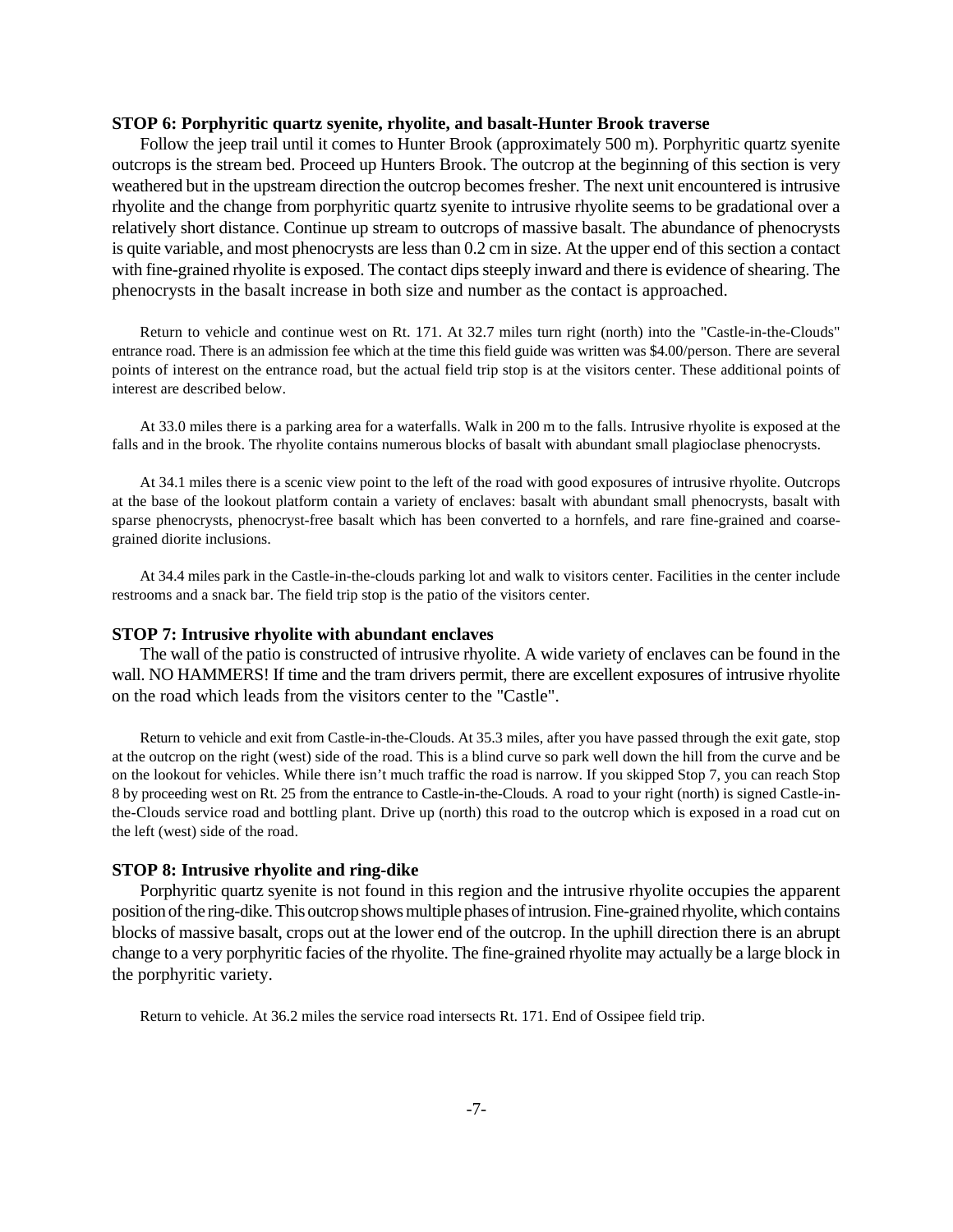# **References**

- Armstrong, R. L., and Stump, E., 1971, Additional K-Ar dates, White Mountain magma series, New England: American Journal of Science, v. 270, p. 331-333.
- Billings, M. P., 1943, Ring dikes and their origin: New York Academy of Science Transaction Series III, v. 5, p. 131-141.
- Billings, M. P., 1945, Mechanics of igneous intrusion in New Hampshire: American Journal of Science, v. 243, p. 40-68.
- Carr, R. S., 1980, Geology and petrology of the Ossipee ring-complex, Carroll County, New Hamsphire [M.S. thesis]: Hanover, Dartmouth College, 174 p.
- Chapman, C. A., 1976, Structural evolution of the White Mountain magma series, *in* Lyons, P., and Brownlow, A., eds., Studies in New England Geology: Geological Society of America Memoir 146, p. 281-300
- Doherty, J. T., and Lyons, J. B., 1980, Mesozoic erosion rates in northern New England: Geological Society of America Bulletin, v. 91, p. 16-20.
- Eby, G. N., 1987, The Monteregian Hills and White Mountain alkaline igneous provinces, eastern North America, *in* Fitton, J. G., and Upton, B. G. J., eds., Alkaline igneous rocks: Geological Society of London Special Publication 30, p. 433-447.
- Eby, G. N., 1992, Chemical subdivision of the A-type granitoids: petrogenetic and tectonic implications: Geology, v. 20, p. 641-644.
- Foland, K. A., and Faul, H., 1977, Ages of the White Mountain intrusives, New Hampshire, Vermont, and Maine, USA: American Journal of Science, v. 277, p. 888-904.
- Foland, K. A., Quinn, A. W. and Giletti, B. J., 1971, K-Ar and Rb-Sr Jurassic and Cretaceous ages for intrusives of the White Mountain magma series, northern New England: American Journal of Science, v. 270, p. 321-330.
- Hitchcock, C. H., 1874-1878, The Geology of New Hampshire: in 4 vols. + atlas, Concord, New Hampshire.
- Kingsley, L., 1931, Cauldron subsidence of the Ossipee Mountains: American Journal of Science, v. 22, p. 139-168.
- Lyons, J. B., Bothner, W. A., Moench, R. H. and Thompson, J. B., Jr., 1997, Bedrock geologic map of New Hampshire. U. S. Geological Survey, U. S. Department of the Interior, 2 sheets.
- McHone, J. G., and Butler, J. R., 1984, Mesozoic igneous provinces of New England and the opening of the North Atlantic Ocean: Geological Society of America Bulletin, v. 89, p. 1645-1655.